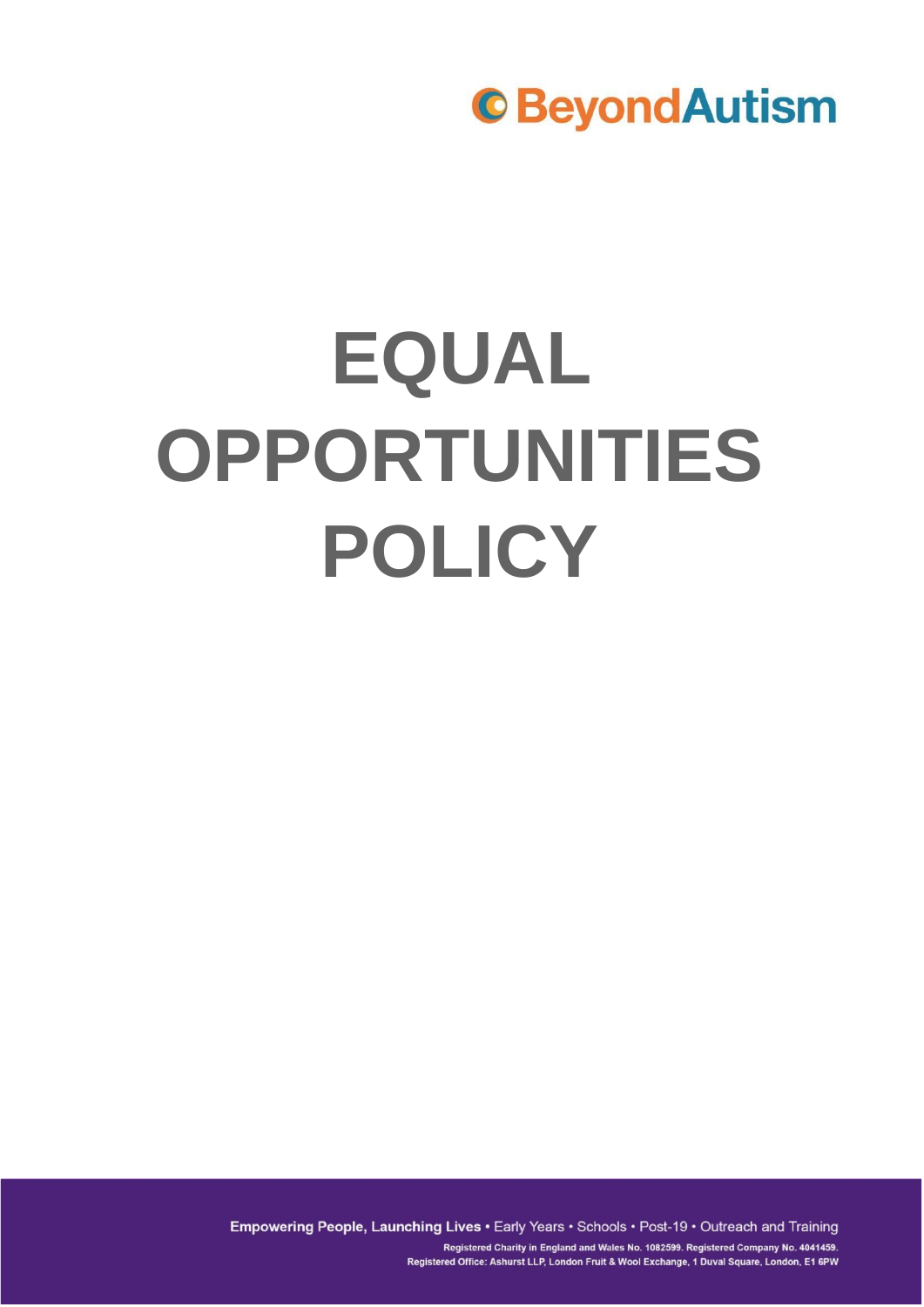### **Equal Opportunities Policy**

#### General Statement of intent

BeyondAutism recognises that certain groups or individuals within society can be disadvantaged in obtaining educational services and information about these and in obtaining employment.

BeyondAutism is committed to ensuring that it offers equality of opportunity in its governance, service provision and employment practices.

#### The Law

This policy meets the requirements under the Equality Act 2010.

It is unlawful to discriminate directly or indirectly in recruitment or employment because of age, disability, sex, gender reassignment, pregnancy, maternity, race (which includes colour, nationality and ethnic or national origins), sexual orientation, religion or belief, or because someone is married or in a civil partnership. These are known as "protected characteristics".

Discrimination after employment may also be unlawful, e.g. refusing to give a reference for a reason related to one of the protected characteristics.

You should not discriminate against or harass a member of the public or service user in the provision of services or goods. It is unlawful to fail to make reasonable adjustments to overcome barriers to using services caused by disability. The duty to make reasonable adjustments may include the removal, adaptation or alteration of physical features, if the physical features make it impossible or unreasonably difficult for disabled people to make use of services. In addition, service providers have an obligation to think ahead and address any barriers that may impede disabled people from accessing a service.

#### Types of Unlawful Discrimination

**Direct discrimination** is where a person is treated less favourably than another because of a protected characteristic.

In limited circumstances, employers can directly discriminate against an individual for a reason related to any of the protected characteristics where there is an occupational requirement. The occupational requirement must be crucial to the post and a proportionate means of achieving a legitimate aim.

**Indirect discrimination** is where a provision, criterion or practice is applied that is discriminatory in relation to individuals who have a relevant protected characteristic such that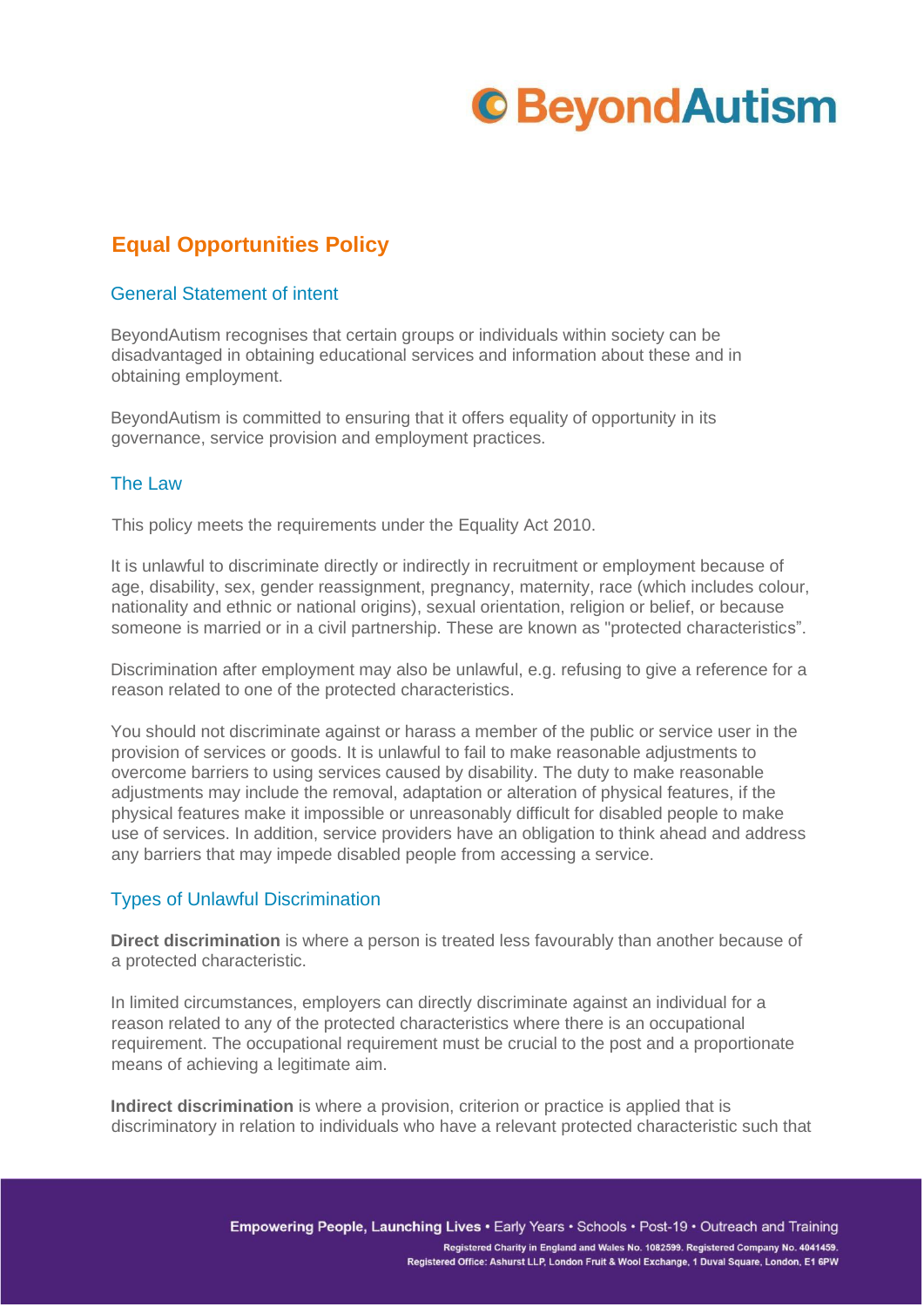it would be to the detriment of people who share that protected characteristic compared with people who do not, and it cannot be shown to be a proportionate means of achieving a legitimate aim.

**Harassment** is where there is unwanted conduct, related to one of the protected characteristics (other than marriage and civil partnership, and pregnancy and maternity) that has the purpose or effect of violating a person's dignity; or creating an intimidating, hostile, degrading, humiliating or offensive environment. It does not matter whether or not this effect was intended by the person responsible for the conduct. An employer can potentially be liable for harassment of its employees by third parties but only if it is aware of harassment in the course of employment on at least two occasions by a third party.

**Associative discrimination** is where an individual is directly discriminated against or harassed for association with another individual who has a protected characteristic (although it does not cover harassment because of marriage and civil partnership, and (according to guidance from the Government and ACAS) pregnancy and maternity).

**Perceptive discrimination** is where an individual is directly discriminated against or harassed based on a perception that he/she has a particular protected characteristic when he/she does not, in fact, have that protected characteristic (other than marriage and civil partnership, and pregnancy and maternity).

**Third-party harassment** occurs where an employee is harassed and the harassment is related to a protected characteristic (other than marriage and civil partnership, and pregnancy and maternity), by third parties such as service users.

**Victimisation** occurs where an employee is subjected to a detriment, such as being denied a training opportunity or a promotion because he/she made or supported a complaint or raised a grievance under the Equality Act 2010, has accused someone of breaching that Act or because he/she is suspected of doing so. However, an employee is not protected from victimisation if he/she acted maliciously or made or supported an untrue complaint.

**Failure to make reasonable adjustments** is where a physical feature or a provision, criterion or practice puts a disabled person at a substantial disadvantage compared with someone who does not have that protected characteristic and the employer has failed to make reasonable adjustments to enable the disabled person to overcome the disadvantage.

#### Definition of a potentially disadvantaged group

The following groups/individuals may be particularly likely to face disadvantage or discrimination, and be under-represented in BeyondAutism Schools and BeyondAutism:

- People whose first language is not English
- People recently arrived in this country (e.g. refugees)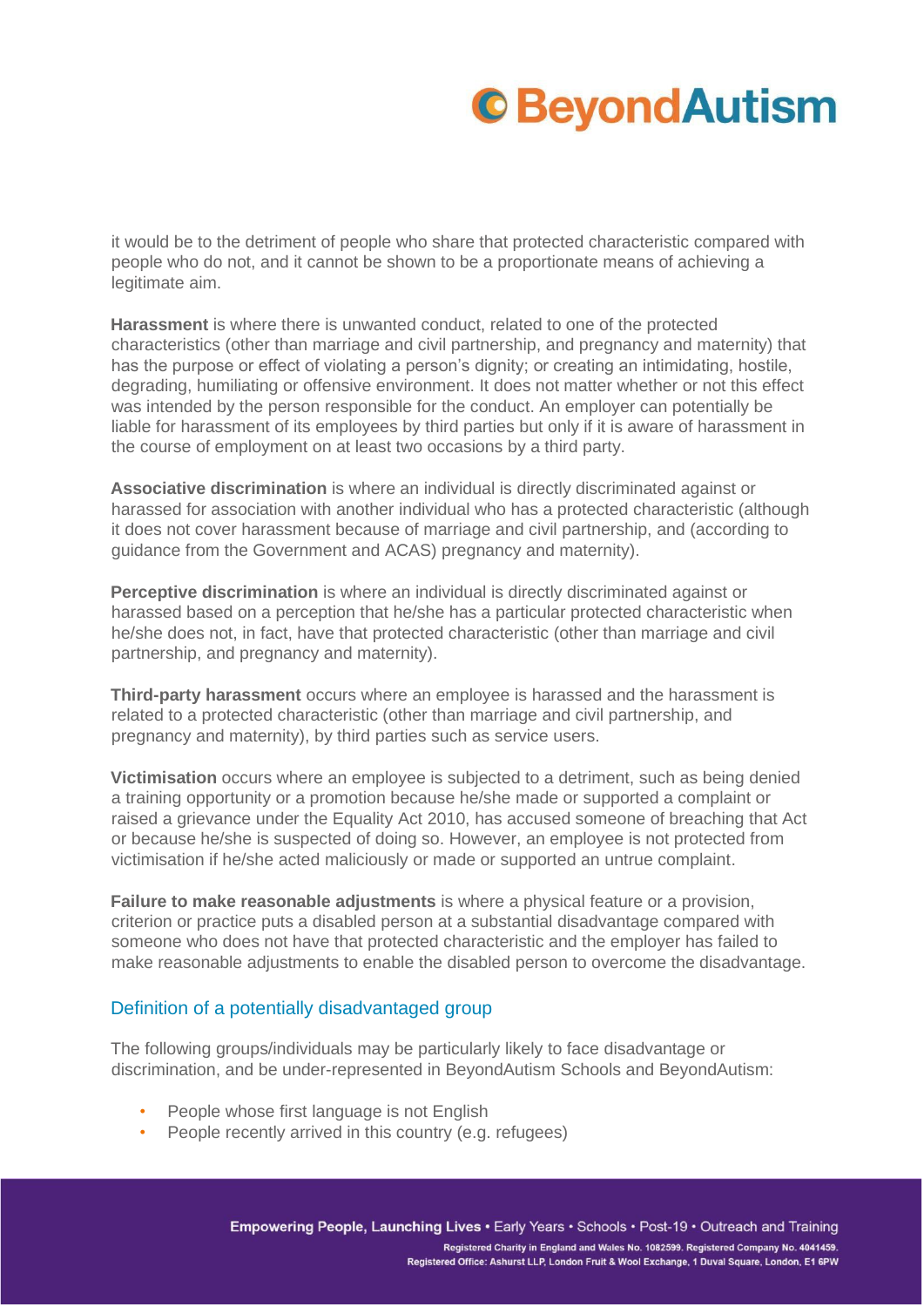- People from black and ethnic groups
- People with disabilities
- People with little or no literacy
- Older people
- Lesbian, gay, bisexual or transgender people

#### **Governance**

BeyondAutism recognises that Trustees, Governors and the Leadership are not representative of society as a whole, and is under-representative of some of the above listed groups. BeyondAutism undertakes to consider how best to improve this representation, and how to develop mechanisms for extending representation and will seek to ensure that, so far as possible, there is appropriate diversity at all levels.

Trustees are recruited using recruitment consultants, personal contacts and via specialist referrals. Whilst recruited primarily for specific skills Trustees also need to demonstrate an understanding of autism and in 2014 two Trustees had direct experience via their children. Trustees conduct an annual skills appraisal and self-assessment.

Governors are recruited from across the school community including parents, staff and members of the local community. Parent Governors are elected by the parents and parents from minority groups are encouraged to stand. Staff Governors are elected by the staff and staff from across the school are encouraged to stand.

#### Service Provision

- Awareness/access: BeyondAutism recognises that awareness of the education on offer within BeyondAutism Schools may not be equally available to all groups within society and that many of the groups identified have traditionally been discriminated against or excluded from access to services. BeyondAutism undertakes to ensure that availability of places is advertised through local authorities, which will have contact with parents from all groups, as well as through networks of groups concerned with autism and general publicity. BeyondAutism, via the Board of Trustees, will also consider how best to make its services known across other cultural and racial groups and networks.
- Language: BeyondAutism recognises that teaching; information about the work of BeyondAutism Schools; the role of parents and all communication with parents needs to be in language that is accessible to the identified groups. BeyondAutism therefore undertakes to address the language needs of children and parents in order that all groups are able to understand fully and participate in the life of the school.
- This includes translation of written materials and giving verbal explanations as needed.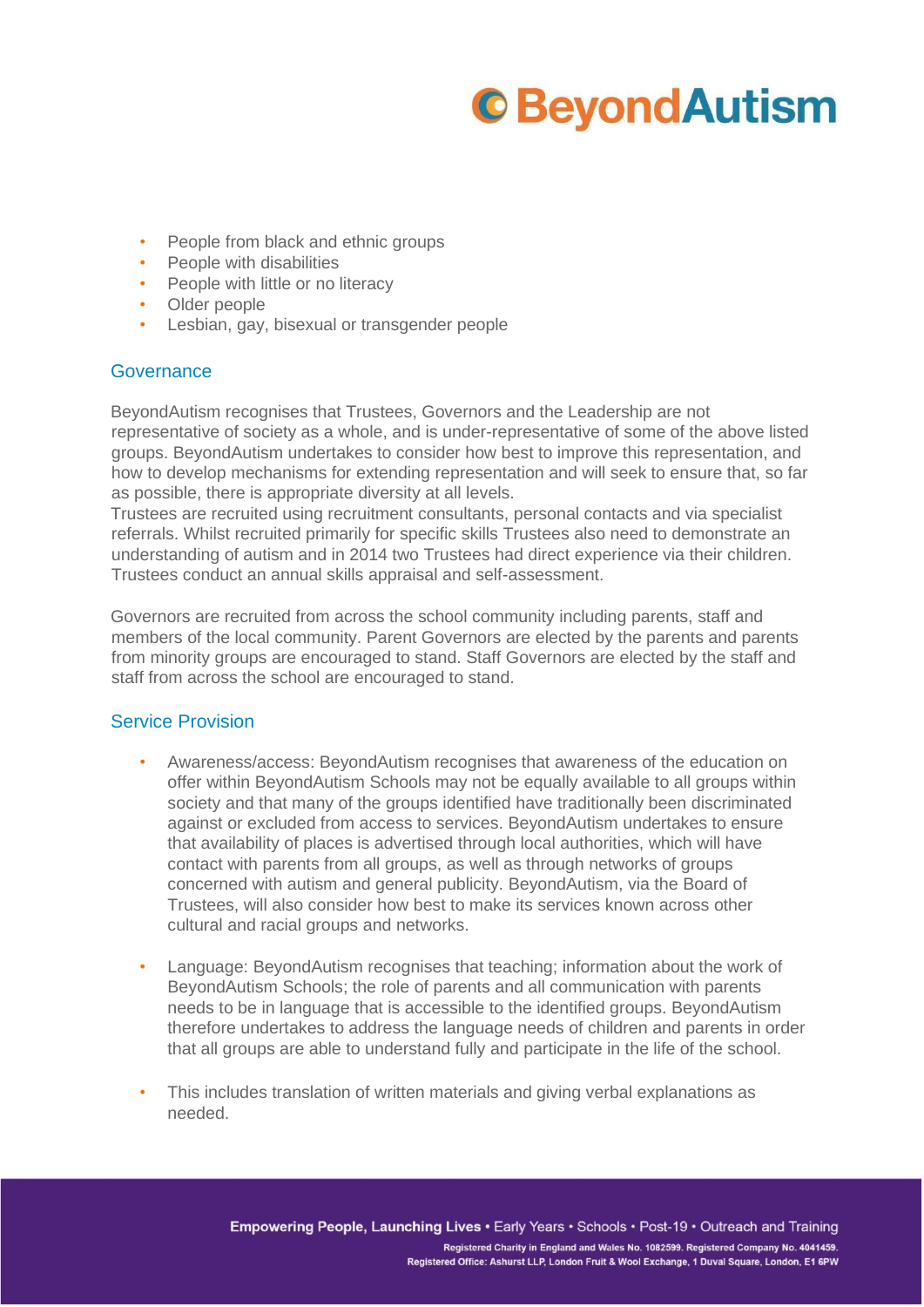

- Parent Education: BeyondAutism identifies parent education as a vitally important element of our education. We also recognise that participation in the programme will not be equally easy or possible for all parents. BeyondAutism Schools therefore undertakes to consider and adopt appropriate measures that will enable parents to participate in the programme, including issues such as time, literacy levels, language, family responsibilities, and transport.
- Discrimination: BeyondAutism will not tolerate discriminatory behaviour, victimisation or harassment of any sort. BeyondAutism will investigate and deal swiftly and firmly with any person – employee, pupil, parent or trustee where such discrimination or victimisation is alleged or known to have occurred. Procedures in place include: Disciplinary Procedure, Dignity at Work Policy, Whistleblowing Policy, School Discipline Policy and Governors / Trustee codes of conduct. If a situation occurs which is not covered by an existing procedure the CEO will consult Trustees regarding a reasonable process.
- BeyondAutism will take steps to ensure that all those involved in the delivery or use of our services understand this zero-acceptance policy and how to take action if they feel a pupil has been treated inappropriately within the context of our Equal Opportunities Policy.

#### Equal Opportunities in Employment

BeyondAutism recognises the importance of its workforce reflecting all groups within society and the local community within which we operate. BeyondAutism is therefore committed to the development and use of standardised recruitment and employment practices, which do not discriminate and which provide genuine equality of opportunity. BeyondAutism will further consider ways in which to actively seek recruitment of staff who reflect the community from which pupils will be drawn. Recruitment of all staff will be open, unbiased and standardised and selection will be based on objective criteria set out in a person specification drawn from the job description. Qualifications and requirements will be considered to ensure that they do not inhibit applications from certain groups; without comprising the expertise and aptitude required to deliver BeyondAutism Schools' education. Staff training and development will assist in enabling all members of the staff team to learn, develop and progress.

#### Recruitment of ex-offenders

The [code](https://www.gov.uk/government/publications/dbs-code-of-practice) [of](https://www.gov.uk/government/publications/dbs-code-of-practice) [practice](https://www.gov.uk/government/publications/dbs-code-of-practice) published under section 122 of the Police Act 1997 advises that it is a requirement that all registered bodies must treat DBS applicants who have a criminal record fairly and not discriminate automatically because of a conviction or other information revealed.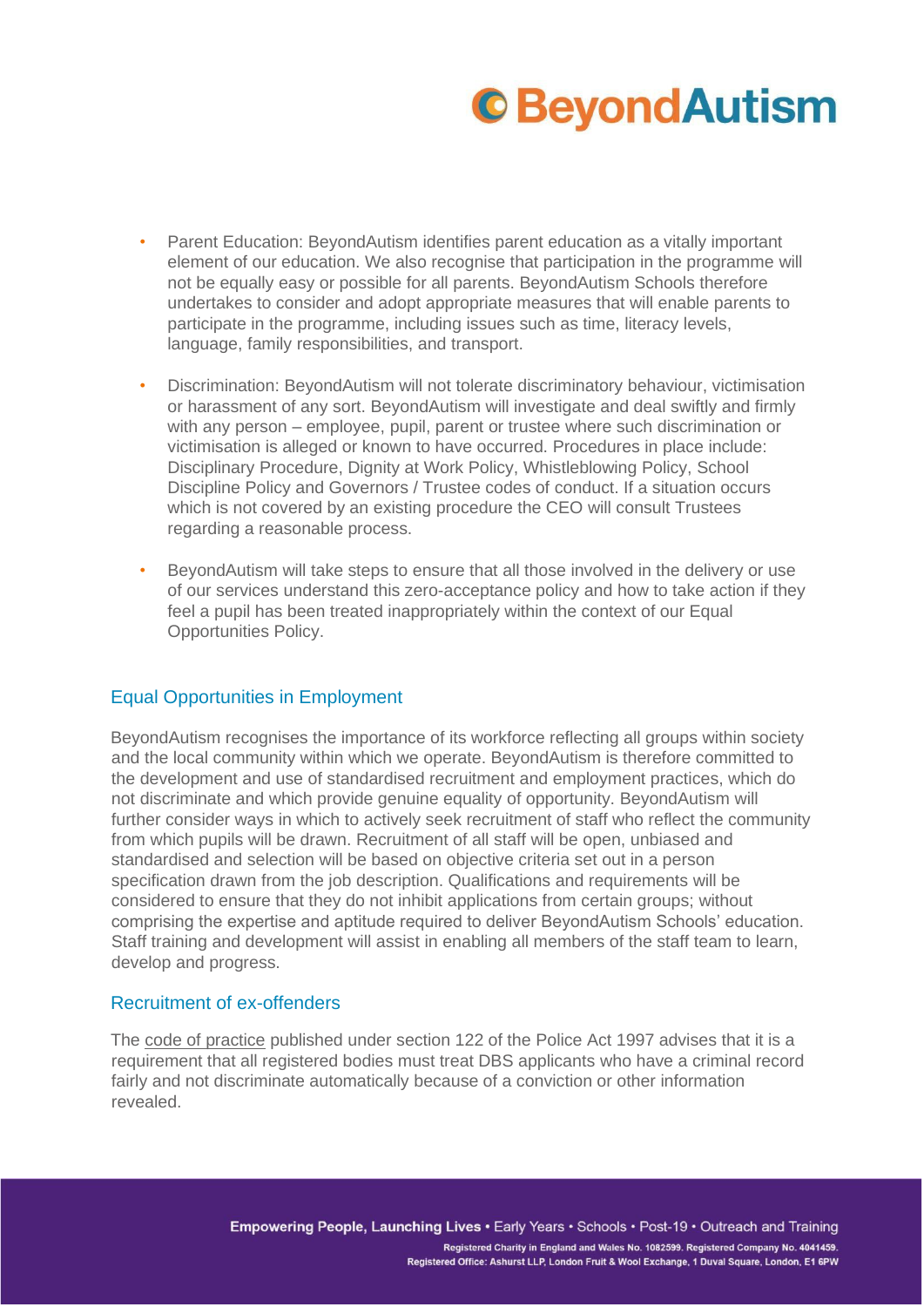The code also obliges registered bodies to have a written policy on the recruitment of exoffenders. The Equal Opportunities policy sets out these employer requirements:

- as an organisation assessing applicants' suitability for positions which are included in the Rehabilitation of Offenders Act 1974 (Exceptions) Order using criminal record checks processed through the Disclosure and Barring Service (DBS), BeyondAutism complies fully with th[e](https://www.gov.uk/government/publications/dbs-code-of-practice) [code](https://www.gov.uk/government/publications/dbs-code-of-practice) [of](https://www.gov.uk/government/publications/dbs-code-of-practice) [practice](https://www.gov.uk/government/publications/dbs-code-of-practice) and undertakes to treat all applicants for positions fairly
- BeyondAutism undertakes not to discriminate unfairly against any subject of a criminal record check on the basis of a conviction or other information revealed
- BeyondAutism can only ask an individual to provide details of convictions and cautions that BeyondAutism are legally entitled to know about. Where a DBS certificate at either standard or enhanced level can legally be requested (where the position is one that is included in the Rehabilitation of Offenders Act 1974 (Exceptions) Order 1975 as amended, and where appropriate Police Act Regulations as amended)
- BeyondAutism can only ask an individual about convictions and cautions that are not protected
- BeyondAutism is committed to the fair treatment of its staff, potential staff or users of its services, regardless of race, gender, religion, sexual orientation, responsibilities for dependants, age, physical/mental disability or offending background
- BeyondAutism has a written policy on the recruitment of ex-offenders, which is made available to all DBS applicants at the start of the recruitment process available on the website
- BeyondAutism actively promotes equality of opportunity for all with the right mix of talent, skills and potential and welcome applications from a wide range of candidates, including those with criminal records
- BeyondAutism select all candidates for interview based on their skills, qualifications and experience
- an application for a criminal record check is only submitted to DBS after a thorough risk assessment has indicated that one is both proportionate and relevant to the position concerned. For those positions where a criminal record check is identified as necessary, all application forms, job adverts and recruitment briefs will contain a statement that an application for a DBS certificate will be submitted in the event of the individual being offered the position
- BeyondAutism ensures that all those in BeyondAutism who are involved in the recruitment process have been suitably trained to identify and assess the relevance and circumstances of offences
- BeyondAutism also ensures that they have received appropriate guidance and training in the relevant legislation relating to the employment of ex-offenders, e.g. the Rehabilitation of Offenders Act 1974
- at interview, or in a separate discussion, BeyondAutism ensures that an open and measured discussion takes place on the subject of any offences or other matter that

Empowering People, Launching Lives . Early Years . Schools . Post-19 . Outreach and Training Registered Charity in England and Wales No. 1082599. Registered Company No. 4041459.

Registered Office: Ashurst LLP, London Fruit & Wool Exchange, 1 Duval Square, London, E1 6PW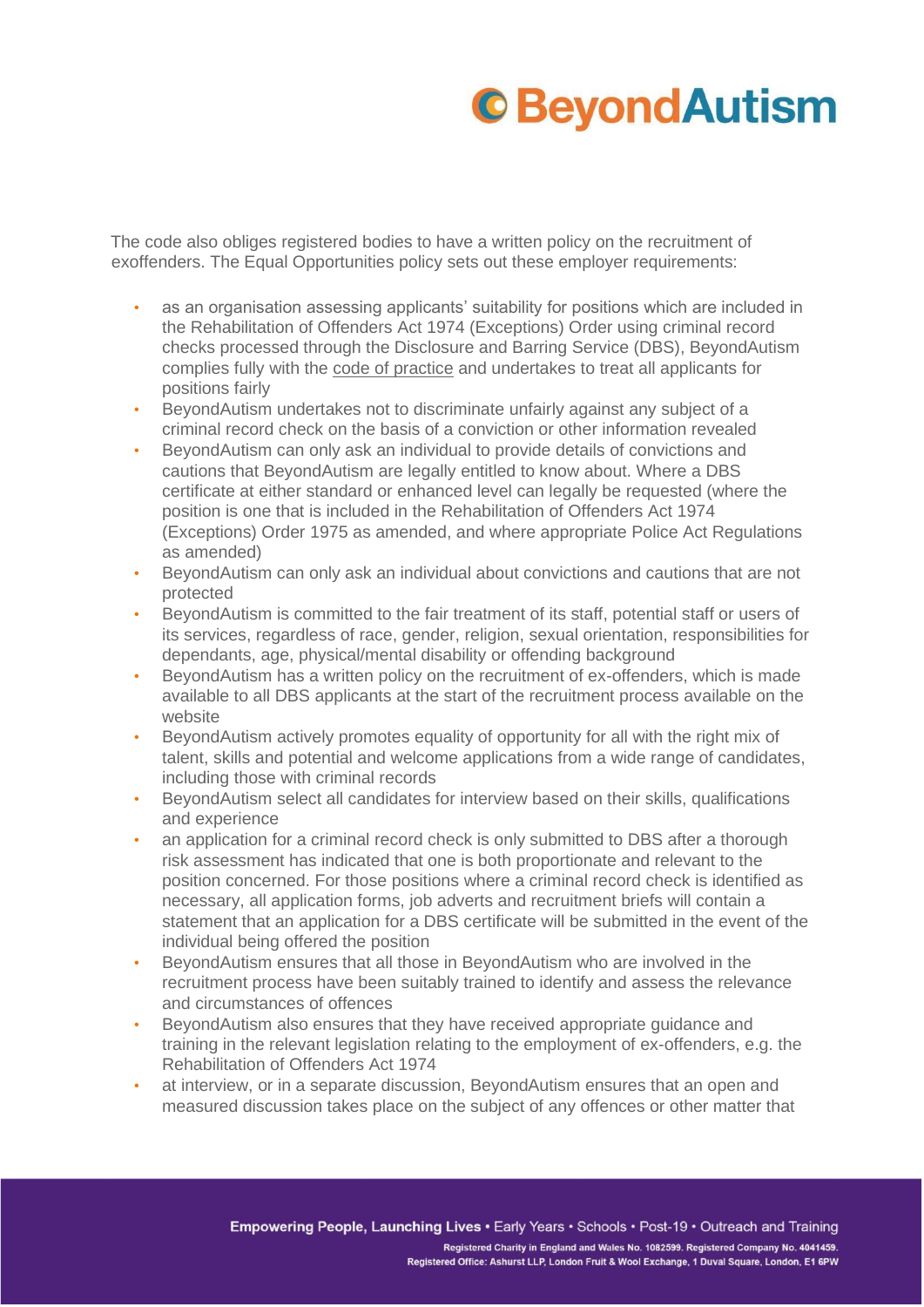

might be relevant to the position. Failure to reveal information that is directly relevant to the position sought could lead to withdrawal of an offer of employment

- BeyondAutism makes every subject of a criminal record check submitted to DBS aware of the existence of the code of practice and makes a copy available on request
- BeyondAutism undertakes to discuss any matter revealed on a DBS certificate with the individual seeking the position before withdrawing a conditional offer of employment.

#### **Responsibility**

It is essential that all levels of BeyondAutism are totally committed to the development and implementation of this Equal Opportunities Policy.

Every employee is required to assist BeyondAutism to meet its commitment to provide equal opportunities in employment and avoid unlawful discrimination. Employees can be held personally liable as well as, or instead of, BeyondAutism for any act of unlawful discrimination. Employees who commit serious acts of harassment may be guilty of a criminal offence.

Acts of discrimination, harassment, bullying or victimisation by employees against employees, pupils or their families are disciplinary offences and will be dealt with under the BeyondAutism's disciplinary procedure. Discrimination, harassment, bullying or victimisation may constitute gross misconduct and could lead to dismissal without notice.

Overall responsibility for its implementation is taken jointly by the Director of Services, Executive Headteacher and the CEO (within their own areas of responsibility). They will regularly report to the Chair of Board of Trustees on the development and implementation of the policy.

#### Development and monitoring

This policy statement is an outline of the broad areas and issues within BeyondAutism's Equal Opportunities Policy. It is recognised that there are limited resources of staff and money, and that BeyondAutism is still at an early developmental stage. This does not alleviate the responsibility to practice equal opportunities. Nonetheless, in reality BeyondAutism may not be able to implement all areas of our policy immediately, and sees Equal Opportunities as an important issue that will be addressed, monitored and developed over the coming years.

#### **Priorities**

BeyondAutism's immediate priorities will be:

Empowering People, Launching Lives . Early Years . Schools . Post-19 . Outreach and Training

Registered Charity in England and Wales No. 1082599. Registered Company No. 4041459. Registered Office: Ashurst LLP, London Fruit & Wool Exchange, 1 Duval Square, London, E1 6PW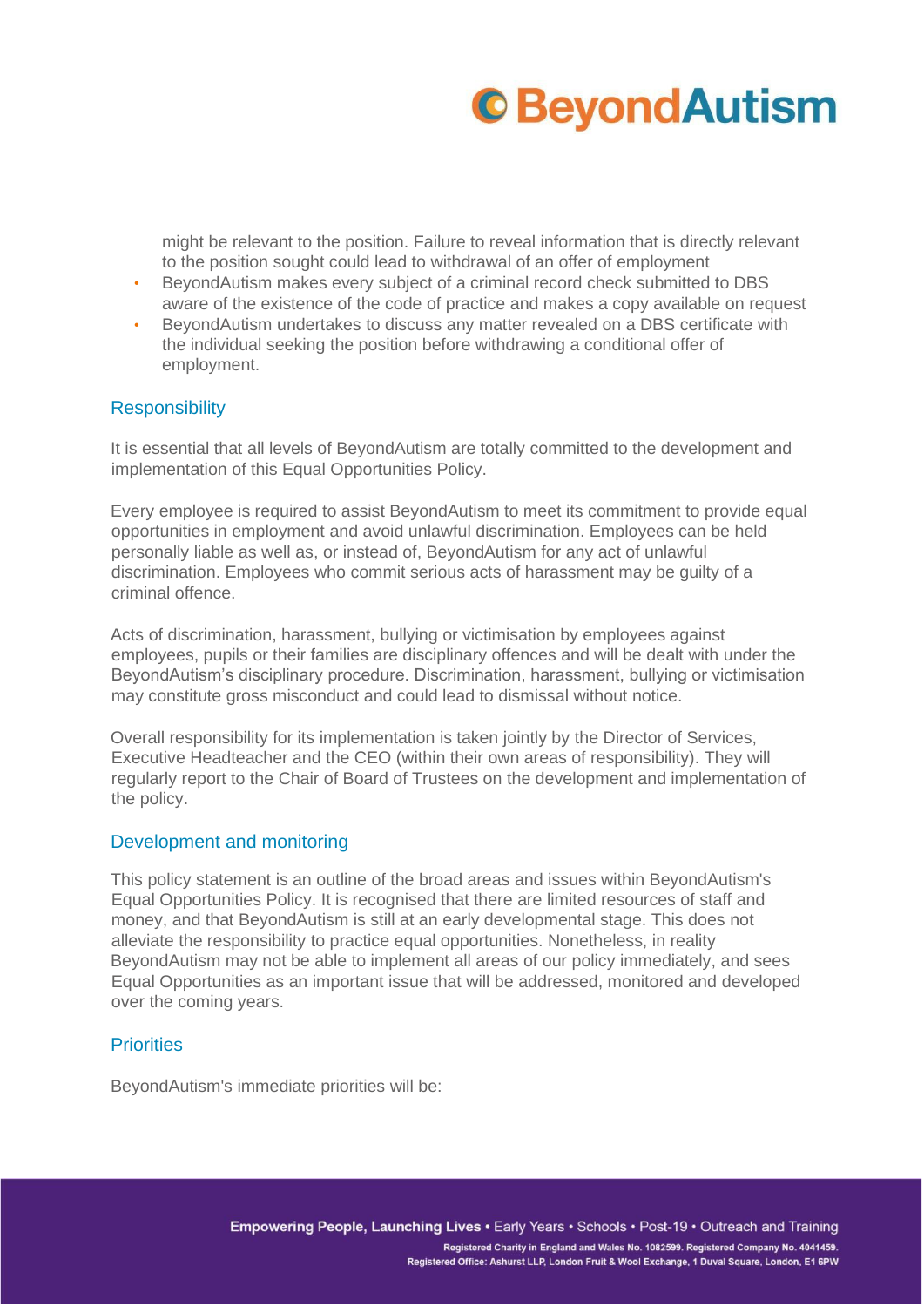- To continue to implement equal opportunities employment practices and in particular to increase ethnic diversity in the hiring & promotion to Middle Leadership, SLT, the Governing Body, SMT and Trustees
- To produce a timetable and action plan for addressing and monitoring the policy as a whole, within the strategic plan for the next 2-3 years
- To immediately consider ways to ensure open access to the services available and to incorporate these into the annual plans

#### Disability Discrimination

The right to education is set out by the United Nations. In the UK, that right is now seen as a right to an effective education – i.e. taking account of learners' circumstances and needs in helping them to fulfil their potential.

BeyondAutism acknowledges that children have the lawful right not to be discriminated against when at school. We also acknowledge that all learners are entitled to the opportunity to fulfil their potential and we promote equality of opportunity and ensure the elimination of unlawful discrimination. We must be fair about who we admit to the school and allocate children fairly to teaching groups, assess them fairly and provide guidance and support fairly.

Admission to BeyondAutism Schools is based on each child having a diagnosis of autism reflected in their Statement of Special Educational Needs or Education, Health and Care Plan.

Tram House School at 520 Garratt Lane is wheelchair accessible to all levels.

Park House School at Spencer Park has facilities to accommodate admission of a pupil/member of staff with a physical disability to access the entire ground floor and all external buildings.

If required, a room would be nominated for physiotherapy treatment. Additional Occupational therapy would be provided and the services of a physiotherapist would be bought in as required within a pupil's EHCP.

BeyondAutism has cognisance of other aspects of the Equality Act:

- Being treated with respect this includes respect for religion and belief, as well as things like school uniform and bullying (refer to the anti-bullying policy)
- Having the opportunity to reach your potential this includes access to specific courses or subjects, being allocated to teaching groups fairly, being assessed fairly and having equal access to extracurricular activities (refer to the Policy on Curriculum and SEN)